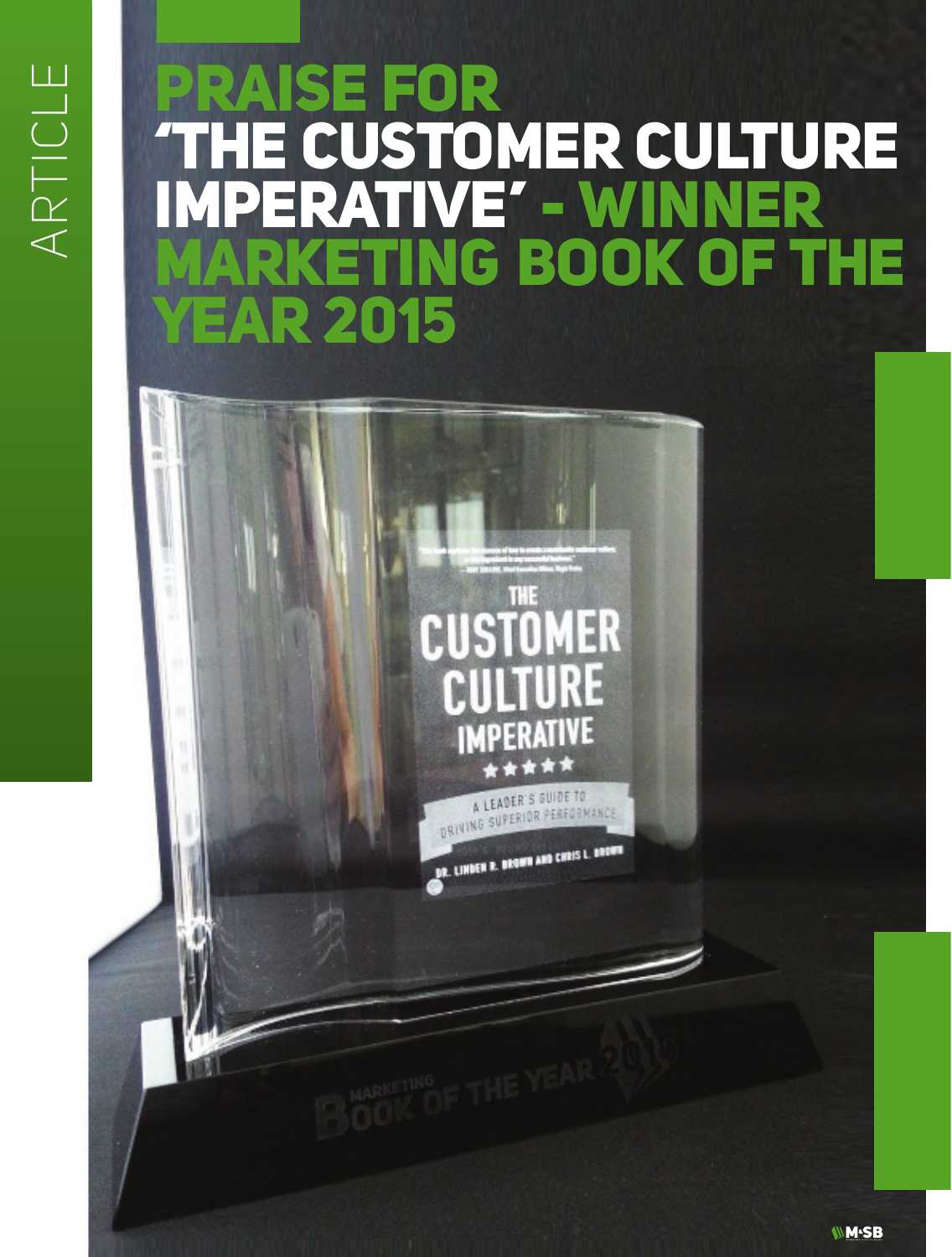### Andrew Harvey

**"The Customer Culture Imperative sets out all sorts of things that marketers know. Yet, too often we 'forget' what we know about customers – usually in the pursuit of some short-term goal. Despite the fact that this book – in many ways – says little that is new, it is a potent reminder of the power of learning to be truly customer centric."**





#### Rebecca Fountain

**"True customer centricity continues to be seriously lacking throughout continental Europe. The Customer Culture Imperative does an excellent job in reminding readers what it is to be truly customer-centric and focused on delivering excellent experiences."**

### Rick Dow

**"I weighted Customer Culture high because I believe it will have a broad scope of relevance for marketers could have a more immediate impact on the success of organizations – and would validate the appropriate role of marketing in shaping organizational culture."**





### Jean Cornet

**"Clearly and logically built, based on big-scale and long-term proprietary research, using many relevant and not-ubiquitous examples (Virgin Trains, Telstra, Australia Post, Starbucks, ...), this book is a very practical guide to any leader who wants his / her business to become truly customer-centric - that is, all business leaders. Each chapter ends by a practical summary and an inspirational "leader's guide""**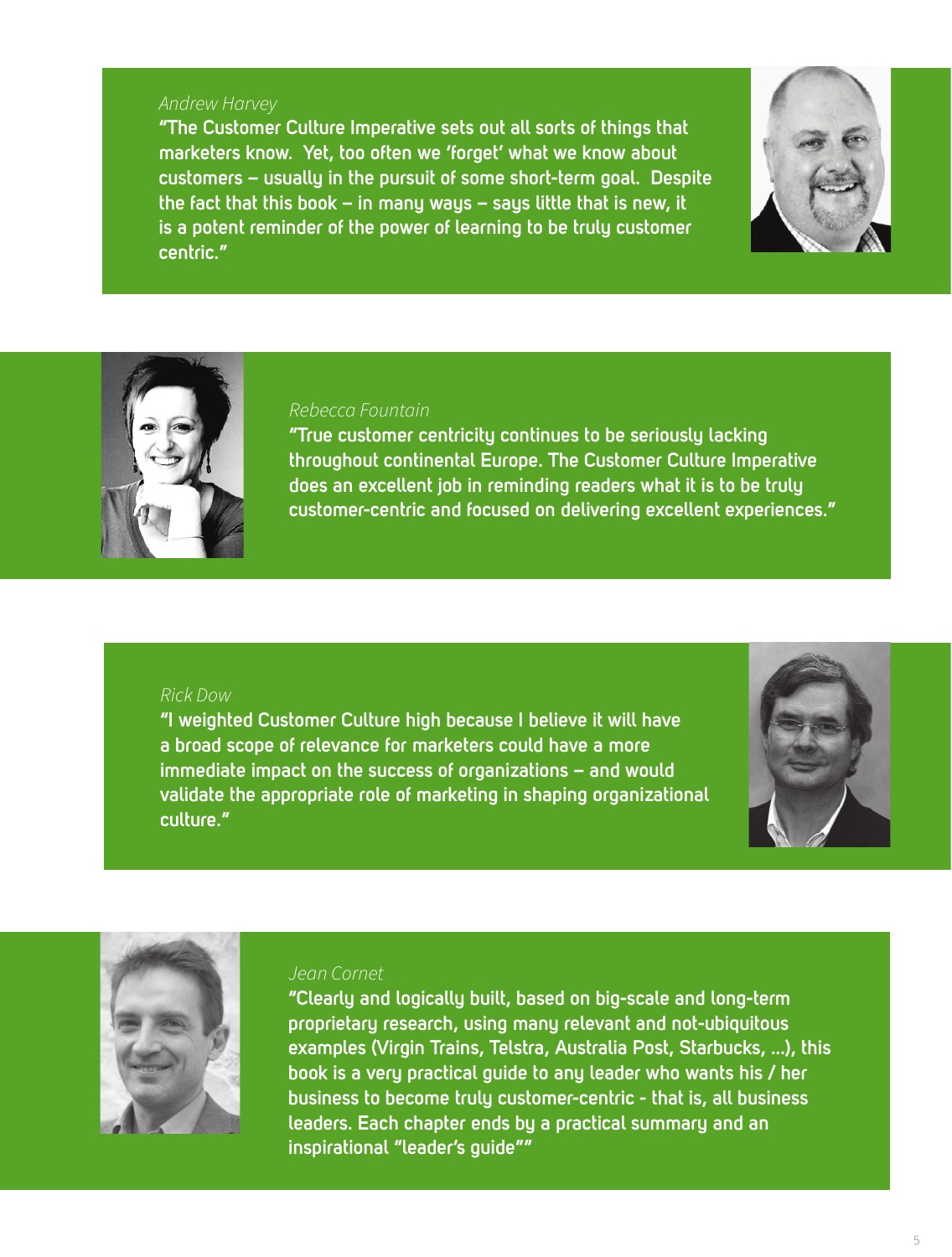## A LEADER'S GUIDE TO DRIVING SUPERIOR PERFORMANCE

McGraw-Hill Professional

- ▶ 208 pages
- February 2014

#### **WHAT IS THE SINGLE MOST POWERFUL PREDICTOR OF SUSTAINED BUSINESS SUCCESS?**

CUSTOMER-CENTRIC CULTURE

For the first time, this groundbreaking guide unlocks the secrets used by Amazon, Virgin, Apple, Starbucks and salesforce.com. It creates a guide for success based on 3 years of scientific study drawing insights from more than 100 businesses to identify seven key factors. When implemented together these factors have been proven to drive superior business performance. Customer Culture is as fundamental to business performance as breathing is to living. It is the life force of your business. This applies no matter what your industry sector.

And with the evidence-based methods in this book, you can replicate their success in your business!

Creating a customer-centric company takes more than making an investment in the customer service department and systems. It's about building a culture in which the customer is at the heart of all decisions made within every function and unit.

THE SEVEN DISCIPLINES OF A CUSTOMER CULTURE

The Customer Culture Imperative reveals the key disciplines of customer culture that consistently predict enhanced, sustainable business results. Each one is linked to a particular strategy and drives predictable and measurable improvements in one or more business performance factors—from innovation and customer satisfaction to growth in sales and profits to higher rates of new-product success.

It gives you the tools to:

• Inspire everyone in the company to embrace a customercentric culture

• Unify efforts across units by creating a "common language" for change

• Collect and measure data from your efforts and benchmark your progress

• Make change long term so you leave a legacy of an enduring business

Linden R Brown is chairman and cofounder of MarketCulture Strategies Inc., a Silicon Valley company focused on measuring the level of customer-centric cultures of organizations and



the associated risks and opportunities. He co-authored the latest edition of the #1 selling Australian university textbook, Marketing, with Professor Philip Kotler.

Chris L Brown is the former marketing director for Hewlett-Packard for the South Pacific Region, including Australia. For the past 10 years he has consulted to the leadership teams of Fortune 500 companies including IBM, PwC, 3M, BlackRock and Chevron among many others. His specialty is helping leaders to create customer-centered organizations that win in competitive marketplaces.

His writing is featured on the Harvard Business Review Blog, The JournalStrategy and Leadership and B2B Magazine. He is a regular keynote presenter and workshop facilitator for the American Marketing Association and the Executive Next Practices Institute in Los Angeles. He is currently CEO of MarketCulture, a Silicon Valley-based management consulting firm.